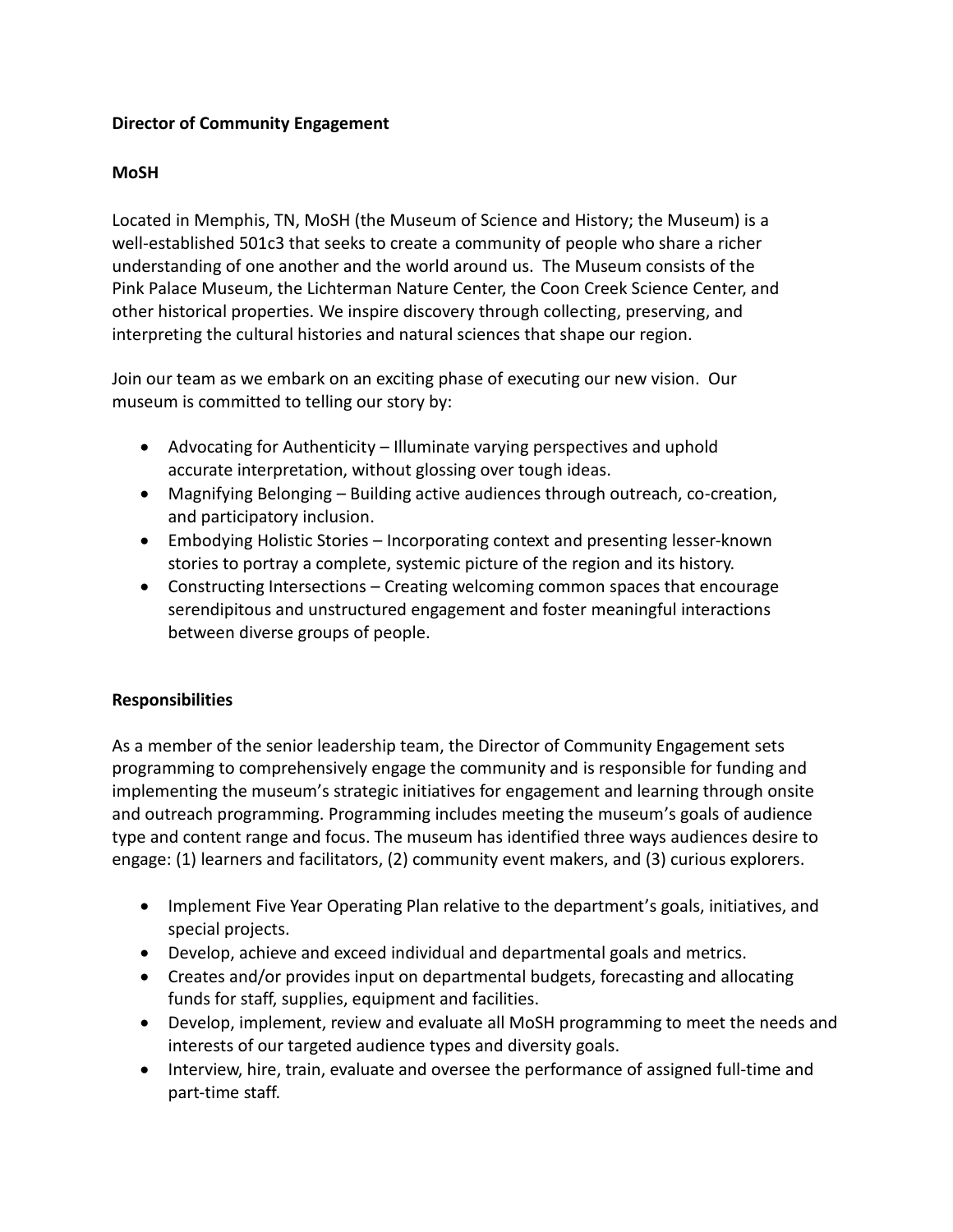- Develop a strong culture of teamwork to ensure the quality of daily operations, effective interdepartmental collaborations, and the timely achievement of objectives.
- Work in partnership with policy makers, stakeholders and advocacy groups to further the MoSH mission to fund and develop educational and community programming.
- Act as a liaison on behalf of MoSH with Governmental Affairs at local, state and federal levels to fund and develop educational and community programming.
- Collaborate on and/or provide input on cross-departmental programs and with various community partners in the development and implementation of programming.
- Seek and identify opportunities to partner and collaborate with business and community organizations as part of community engagement within our local community as well as on a regional, state and national level.

# **Qualities**

MoSH seeks someone with energy and enthusiasm for community collaboration and with the ability to think creatively about new solutions and pathways for greater impact. The preferred candidate will be someone with strong leadership skills, established community connections, culture competence across a number of population cohorts, public relations, advocacy, policy or government affairs knowledge, and demonstrated experience managing, training and supporting a diverse team.

- Fosters teamwork, empowers others, and manages change and performance of staff.
- Strong leadership skills including planning & execution, coaching and conflict resolution.
- Dynamic and engaging personality.
- Excellent written, oral and interpersonal communication skills.
- Community-oriented and ability to build and maintain collaborative relationships.
- Excellent organizational skills and ability to manage competing priorities concurrently.
- Demonstrated experience of strategy development and implementation, with evidence of continuing professional development.
- Ability to initiate and manage projects effectively, using a positive, flexible, consultative and supportive approach.
- Ability to work under pressure and manage numerous diverse projects simultaneously through effective priority setting, efficient use of time, organization.
- Strong skills with MS Office products.

## **Range of Experience**

- Minimum of a Bachelor's Degree, Masters preferred
- 7-10 years related experience